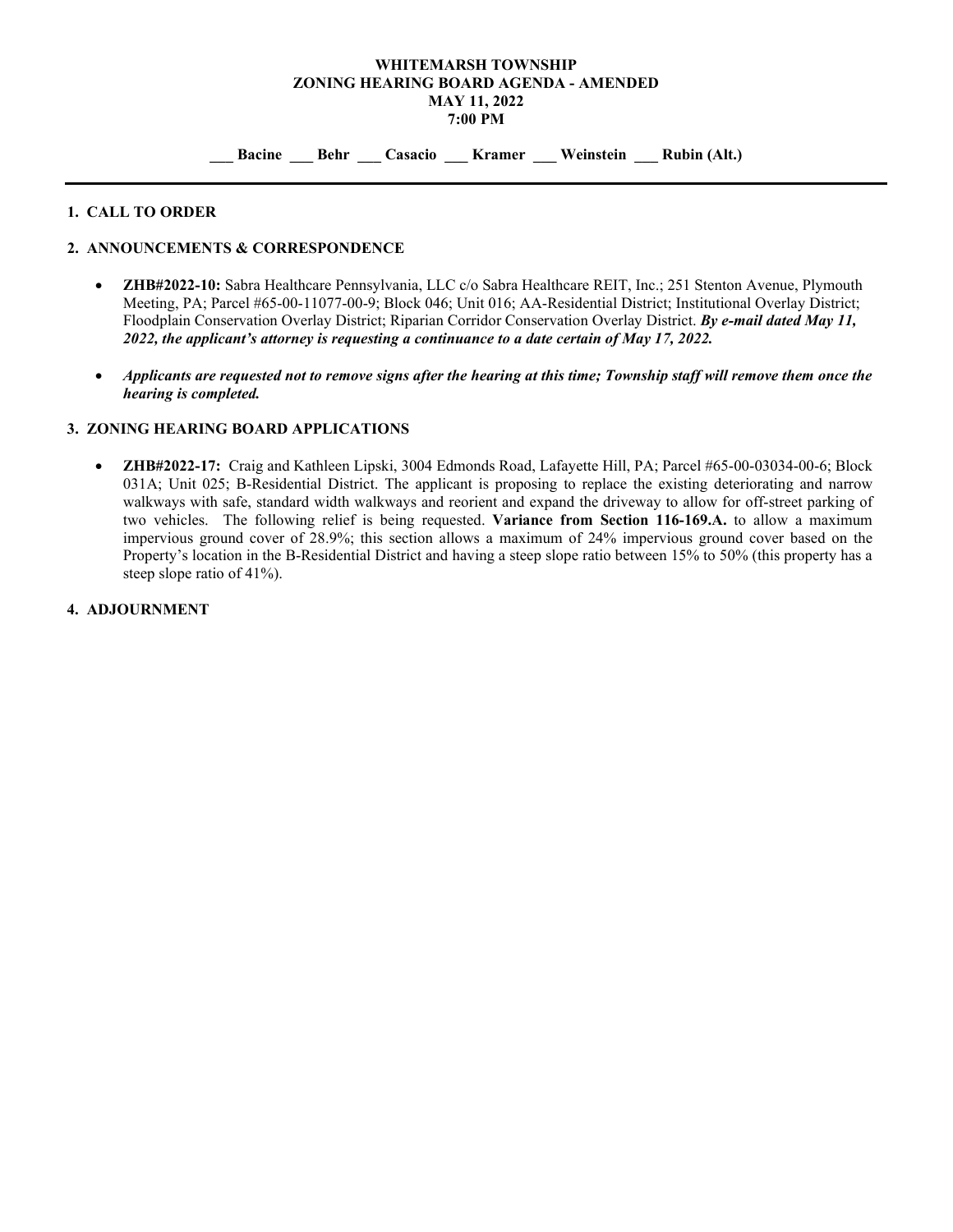## WHITEMARSH TOWNSHIP ZONING HEARING BOARD ENTRY OF APPEARANCE AS A PARTY

I request to be granted party status in Application No.

Applicant:

Please print name, address, phone number and email address below:

 Name:\_\_\_\_\_\_\_\_\_\_\_\_\_\_\_\_\_\_\_\_\_\_\_\_\_\_\_\_\_\_\_\_\_\_\_\_\_ Address: Phone Number: \_\_\_\_\_\_\_\_\_\_\_\_\_\_\_\_\_\_\_\_\_\_\_\_\_\_\_\_\_\_ Email Address: \_\_\_\_\_\_\_\_\_\_\_\_\_\_\_\_\_\_\_\_\_\_\_\_\_\_\_\_\_\_\_\_\_ Please sign below: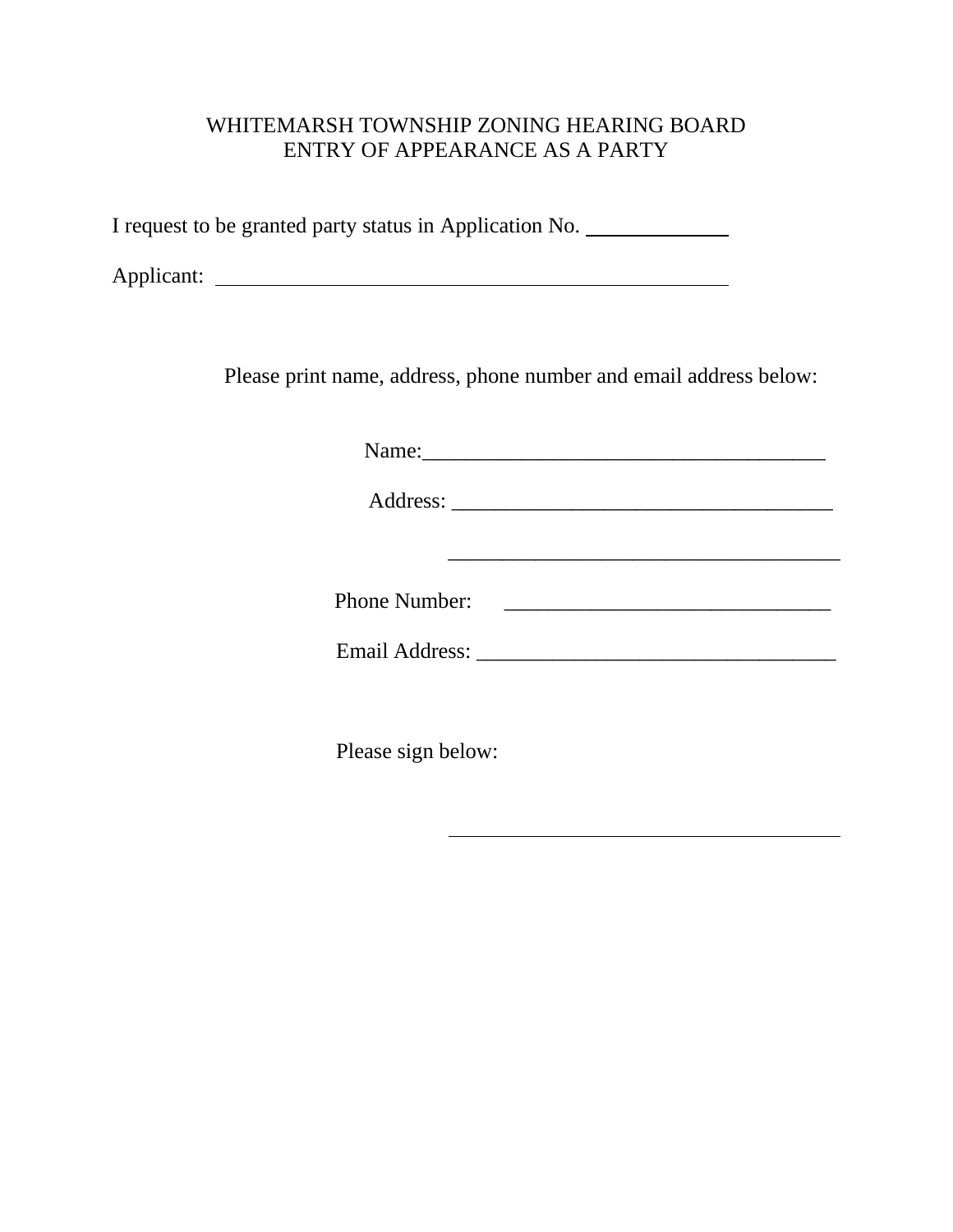## **Charlie Guttenplan**

From: Amee S. Farrell <afarrell@kaplaw.com> Sent: Wednesday, May 11, 2022 2:33 PM To: Charlie Guttenplan; Mike Furey Subject: Sabra - Zoning Hearing [KS-IMAN\_BB.FID924865]

Charlie,

This will confirm our conversation of moments ago. Unfortunately, we have to continue tonight's hearing as a principal witness is stuck in Indianapolis.

Per our discussion, please continue the hearing this evening to a date certain of May 17, 2022. That will allow us sufficient time to work with you and Mike to find a date in June or early July that will work for both the Board and the applicant, with the hope that we can secure one dedicated night for the application. Once we've confirmed that date, it can be announced next week at the hearing on the 17<sup>th</sup>.

I will be back to you as soon as possible – but no later than next Monday – with potential dates that will work for our side.

Thanks, Amee

Amee S. Farrell, Esquire Kaplin | Stewart **Union Meeting Corporate Center** 910 Harvest Drive P.O. Box 3037 Blue Bell, Pennsylvania 19422-0765 (610) 941-2547 (office) (610) 684-2010 (fax) (215) 718-6697 (cell) afarrell@kaplaw.com

**assistant Sandra Lagan** (610) 941-2511 (phone) (610) 684-2127 (fax) slagan@kaplaw.com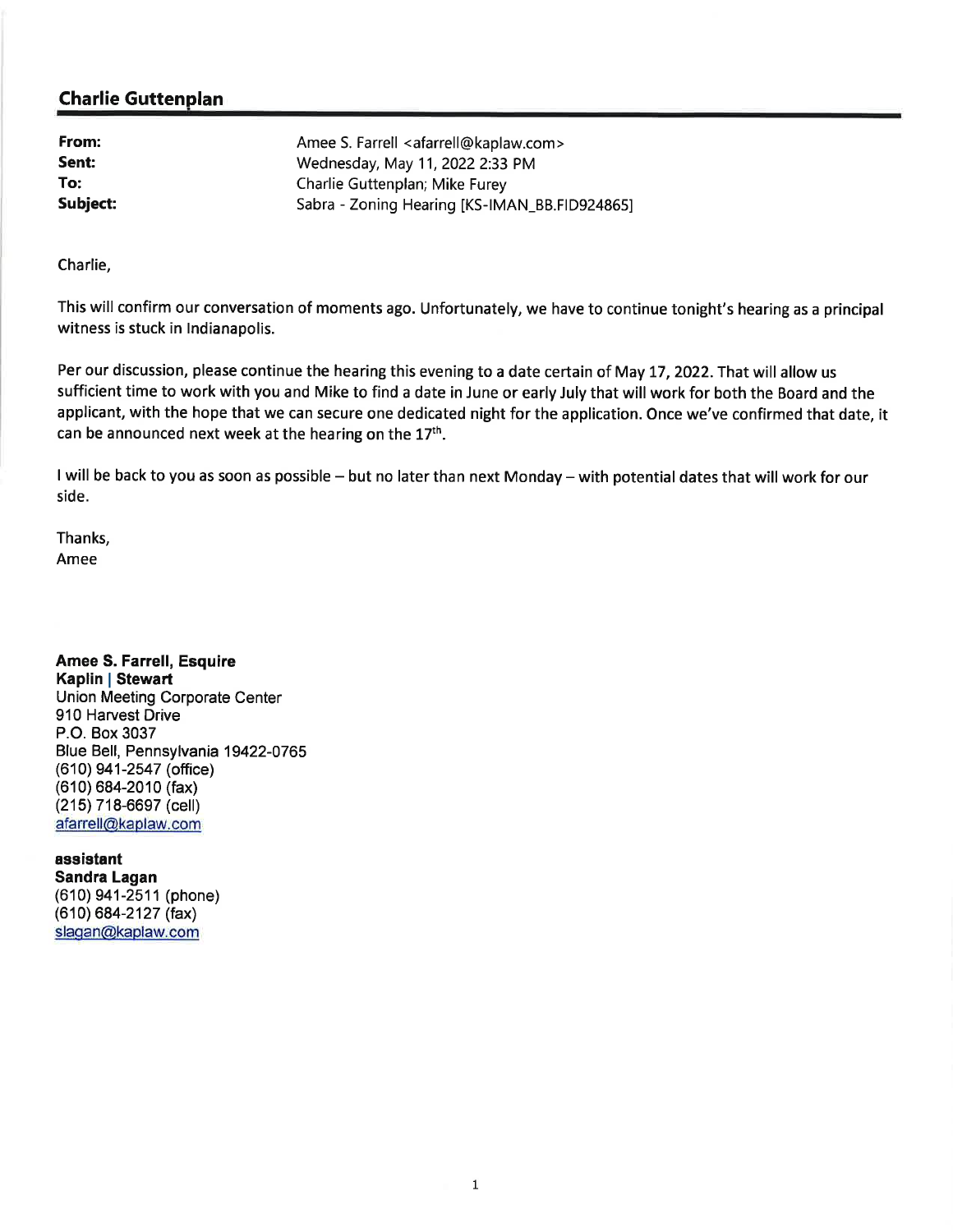## ZHB APPEAL #2022-17 **SUMMARY**

| <b>APPLICANTS:</b>        | Craig and Kathleen Lipski                                                                                |  |  |
|---------------------------|----------------------------------------------------------------------------------------------------------|--|--|
| <b>PROPERTY LOCATION:</b> | Parcel #65-00-03034-00-6<br><b>Block 031A, Unit 025</b><br>3004 Edmonds Road<br>Lafayette Hill, PA 19444 |  |  |
| <b>ZONING DISTRICT:</b>   | <b>B-Residential District</b>                                                                            |  |  |

### **SUMMARY OF RELIEF REQUEST:**

The applicant is proposing to replace the existing deteriorating and narrow walkways with safe, standard width walkways and reorient and expand the driveway to allow for off-street parking of two vehicles. The following relief is being requested.

1. Variance from Section 116-169.A. to allow a maximum impervious ground cover of 28.9%; this section allows a maximum of 24% impervious ground cover based on the Property's location in the B-Residential District and having a steep slope ratio between 15% to 50% (this property has a steep slope ratio of 41%).

### **PRIOR DECISIONS:**

None

Respectfully Submitted,

Charles L. Guttenplan, AICP Director of Planning and Zoning/Zoning Officer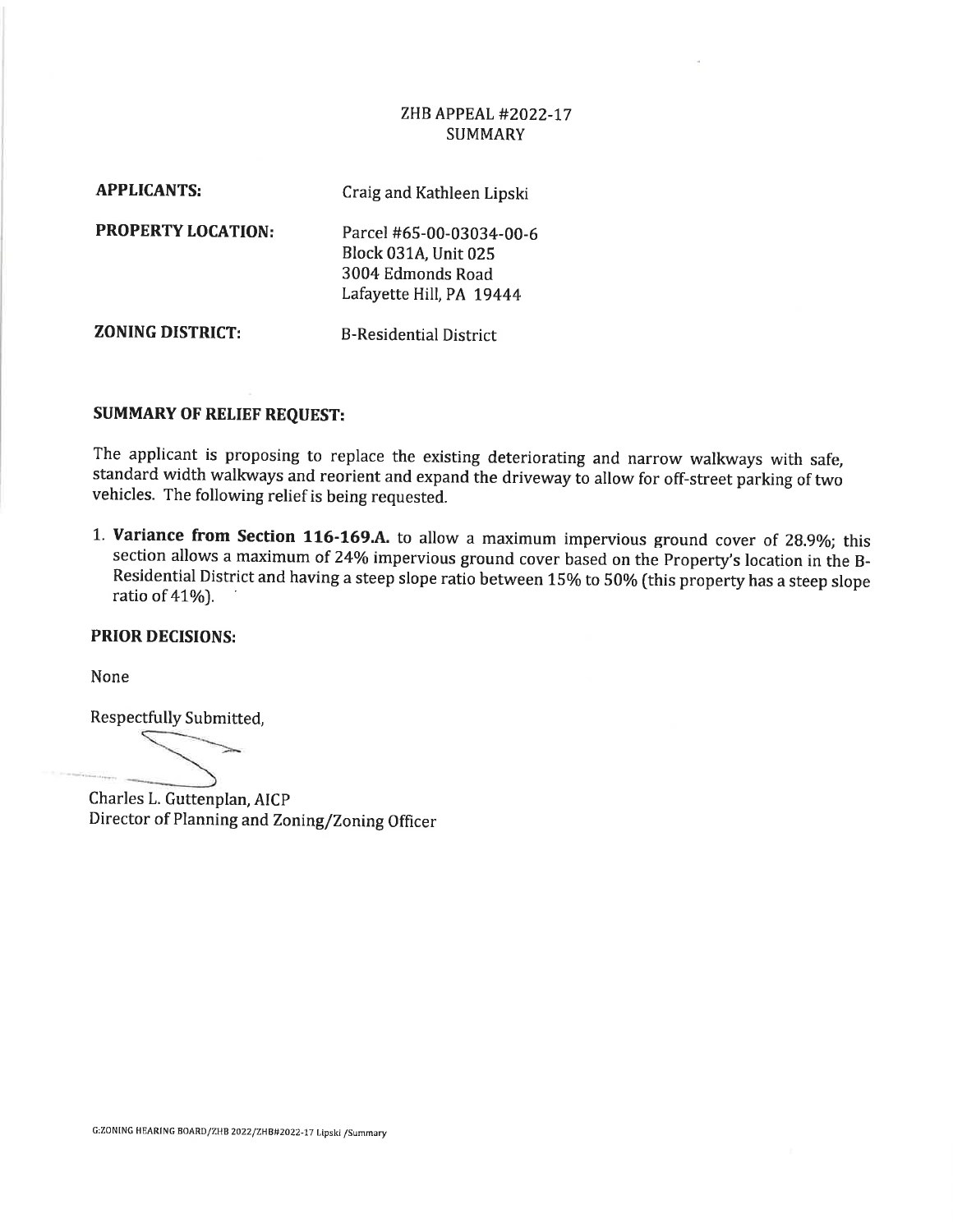# **APPEAL TO ZONING HEARING BOARD WHITEMARSH TOWNSHIP**

APPEAL NO:  $3622 - 1$ 

**COMMONWEALTH OF PENNSYLVANIA** Craig and Kathleen Lipski **Applicant/Appellant:** Address: 3004 Edmonds Road, Lafayette Hill, PA 19444 Phone #: **Cell Number:** E-Mail: Owner: Craig and Kathleen Lipski **Address:** 3004 Edmonds Road, Lafayette Hill, PA 19444 Phone #: **Cell Number:** E-Mail: Location of the Property Involved: 3004 Edmonds Road, Lafayette Hill, PA 19444 Block #: #031A Unit #: Parcel #: #65-00-03034-00-6 #025 NATURE OF APPLICATION (Describe proposed use and/or construction: type of appeal requested and specific section(s) of Whitemarsh Township Zoning Code which is (are) relied upon): We are requesting a Variance from Section 116-169.A. to allow an increase in impervious ground coverage above the required 24% allowed in the B-Zoning District. We are requesting an increase in impervious ground coverage from 24% to 29%. GROUNDS FOR APPEAL (State reasons for appeal and nature of hardship, if claimed): \*\* Attach additional sheets if necessary Replace unsafe, deteriorating and narrow walkways with safe, standard width walkways. Reorient driveway and expand to allow for off-street parking for two vehicles to safely enter/exit, especially for my father who lives with us. The driveway also creates a safe play space for my children out of the street. The "Y" intersection where our home sits has a significant amount of traffic traveling at a high rate of speed, sometimes unaware of children playing in front of our home. Legal Counsel (if represented): Address: Phone #: E-Mail: My (Our) signature(s) authorize(s) permission to pose my (our) property and permission to the Zoning Hearing Board and their representative to enter thereon for inspection purposes. I (We) certify the information provided on this application and supporting documentation and plans are true

and correct to the best of my (our) knowledge, information, and belief. You are required to submit proof that you are one of the following: I am (We are)

MAR 25 2022

**WHITEMARSH TOWNSHIP ZONING & ENGINEERING** 

**X** Owner(s) of Legal Title

Owner(s) of Equitable Title

Tenant(s) with permission of Owner(s) of Title (Enclose letter attesting to same)

**Signature of Applicant/Appellant:** 

**Signature of Applicant/Appellant:**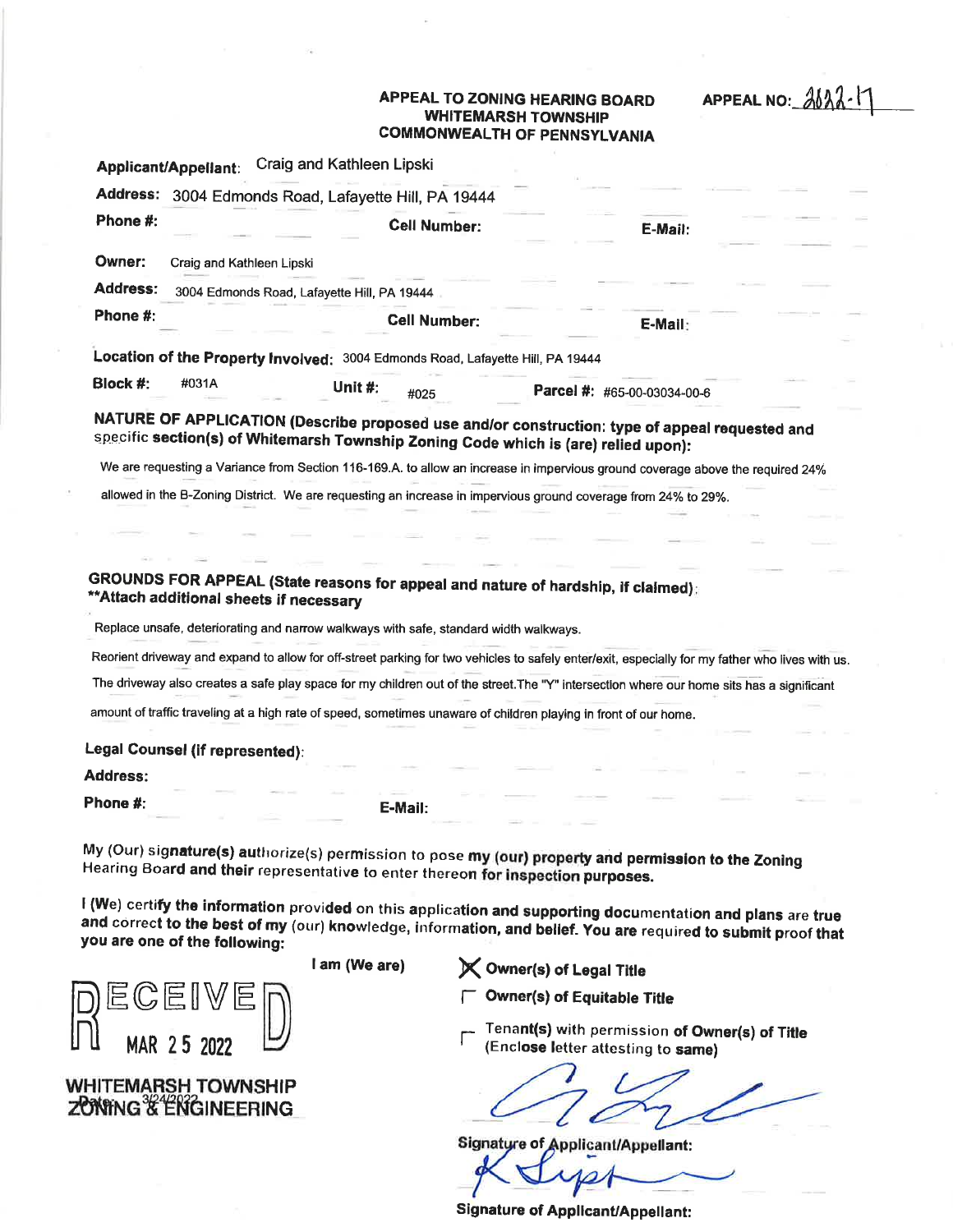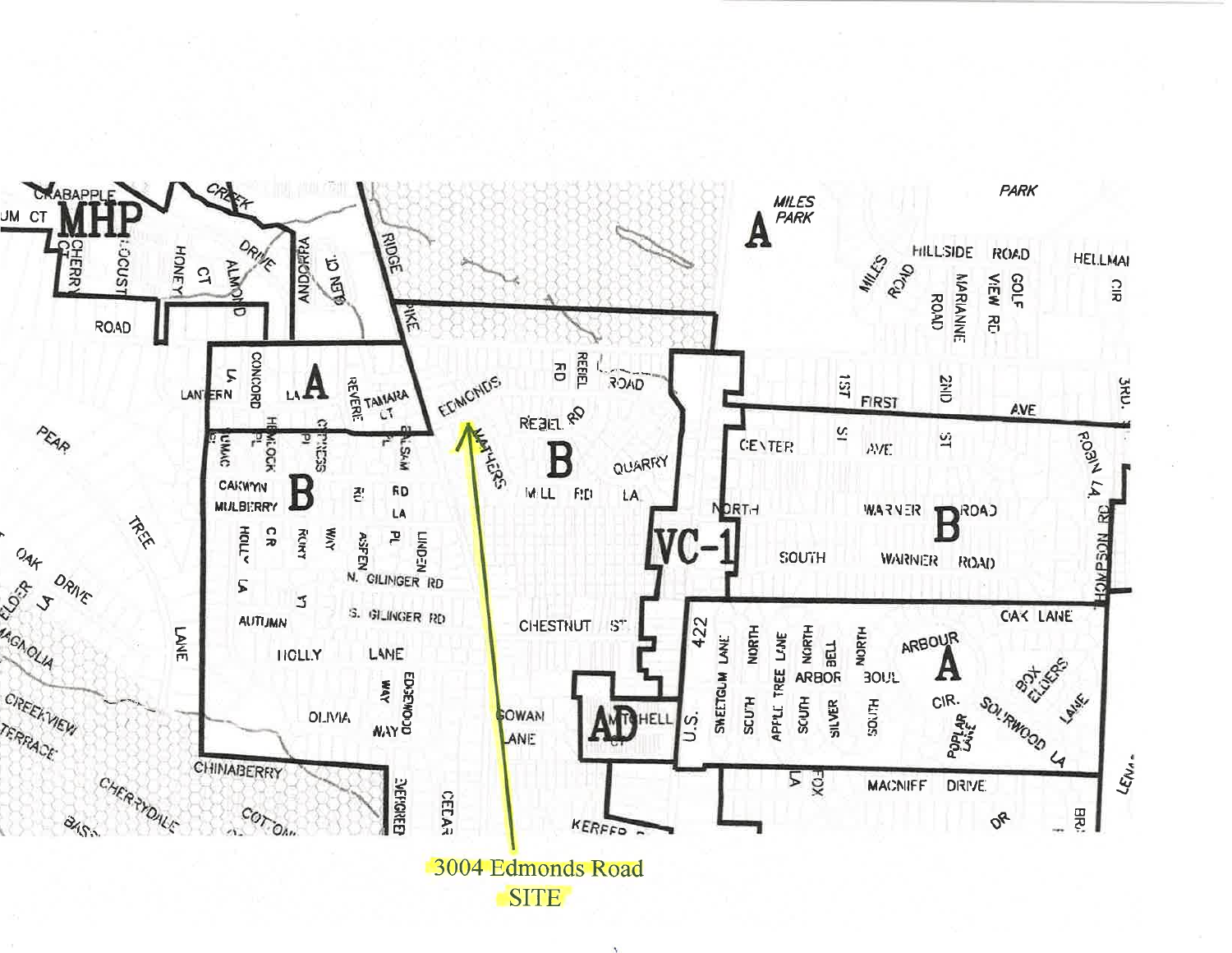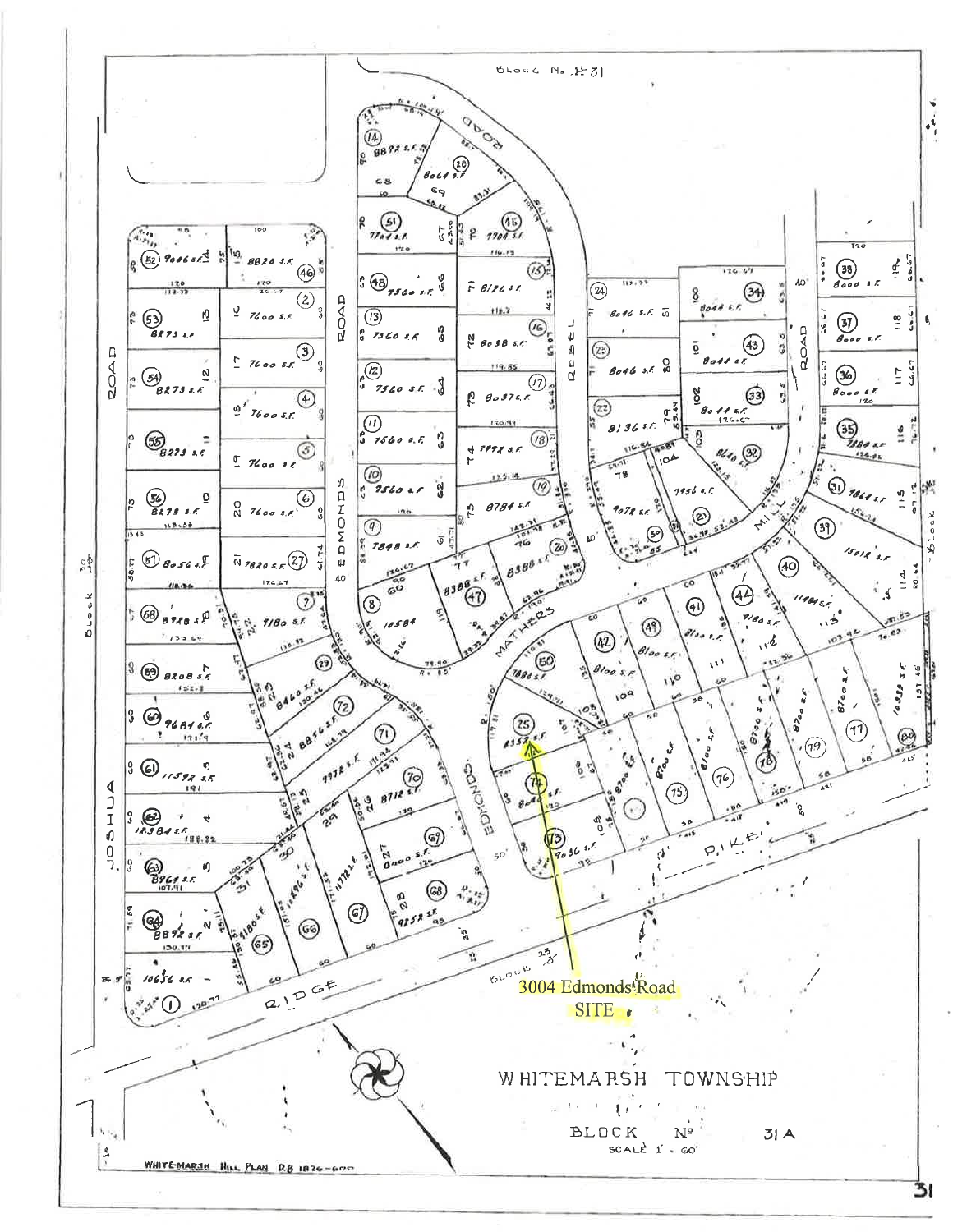

65 E. Butler Avenue, Ste 100 New Britain, PA 18901  $(215)$  345-4330 Fax (215) 345-8606 www.gilmore-assoc.com

## **MEMORANDUM**

Date: April 25, 2022

To: Charles L. Guttenplan, AICP - Director of Planning and Zoning

From: Krista Heinrich, P.E., Township Engineer

Reference: 3004 Edmonds Road ZHB#2022-17 G&A Project No. 2021-01088

In reference to the above-mentioned property, we have reviewed the plans and offer the following comments for your consideration.

The applicants are requesting zoning relief to resurface and expand an existing driveway and walkways, resulting in an increase of approximately 874 square-feet in impervious surface coverage. The calculations indicate that the steep slope ratio for this property is approximately 41%, and therefore the maximum impervious coverage for the lot is 24%.

The proposed improvements would result in an increase of approximately 874 square-feet in impervious surface coverage which will increase the impervious coverage to 28.9%, which is greater than the allowable amount of 24%.

There are no engineering objections to, or environmental impacts associated with the proposed increase in impervious surface.

Should you have any questions or need further information regarding this matter, please do not hesitate to contact me at this office.

O:\MUNICIPL\2021\2101088-WshT-Whitemarsh Township Code Review\3004 Edmonds Road.doc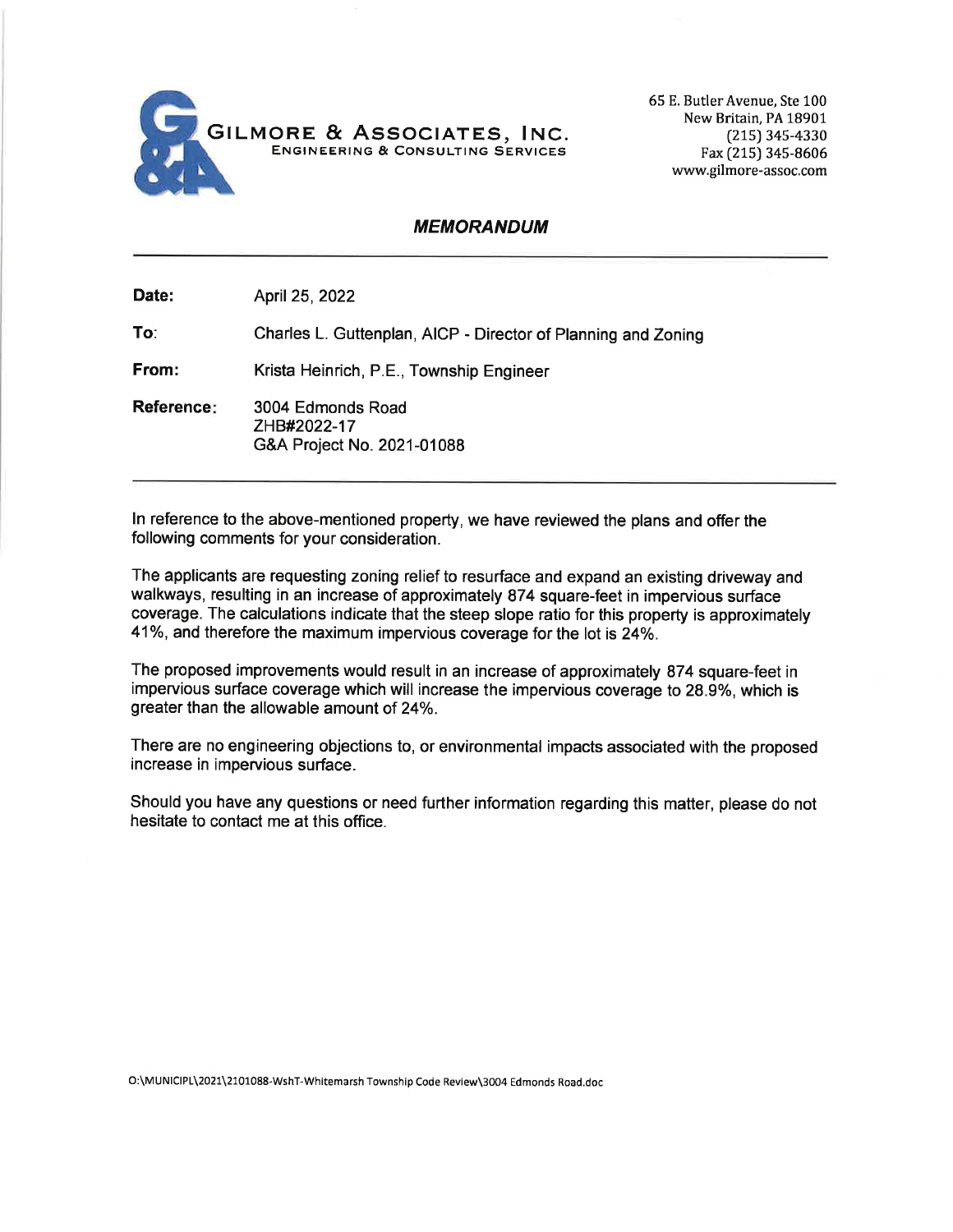

## MAXIMUM IMPERVIOUS GROUND COVER (PER LOT) - STEEP SLOPE RATIO

| TABLE \$116-169A - STEEP SLOPE OVERLAY |            |            |             |  |  |
|----------------------------------------|------------|------------|-------------|--|--|
| <b>DISTRICT</b>                        | 15% TO 50% | 50% TO 75% | 75% OR MORE |  |  |
| AAAA                                   | 0.08       | 0.07       | 0.06        |  |  |
| AAA                                    | 0.09       | 0.09       | 0.08        |  |  |
| AA                                     | 0.12       | 0.11       | 0.10        |  |  |
|                                        | 0.18       | 0.17       | 0.16        |  |  |
|                                        | 0.24       | 0.22       | 0.19        |  |  |

| ZONING DISTRICT                  |       |
|----------------------------------|-------|
| LOT AREA (SF)                    | 8,665 |
| AREA WITH SLOPES > 8% (SF)       | 3,555 |
| STEEP SLOPE RATIO (% SLOPES >8%) | 41    |
| MAX. IMPERVIOUS COVERAGE (%)     | 24    |

NOTE:

DEPICTION OF EXISTING FEATURES ARE BASED ON INFORMATION GATHERED FROM TAX MAPS, AERIAL PHOTOGRAPHY, AND FIELD INSPECTIONS.<br>TOPOGRAPHIC OR BOUNDARY SURVEY  $NO$ **WAS** PERFORMED AS PART OF THIS PROJECT.

STEEP SLOPE AREA DEPICTED WITHIN DWELLING OMITTED FROM CALCULATION.



STEEP SLOPE ANALYSIS TMP  $#65 - 00 - 03034 - 00 - 6$ 3004 EDMONDS ROAD LAFAYETTE HILL, PA 19444

| <b>URAWN BY:</b> | <b>IJOB NO.:</b>  | IDATE:     | <b>ISCALE:</b> |   |
|------------------|-------------------|------------|----------------|---|
|                  | $20 - 01116 - 01$ | 11/23/2020 | $1" = 50'$     | W |

HITEMARSH TOWNSHIP, MONTGOMERY COUNTY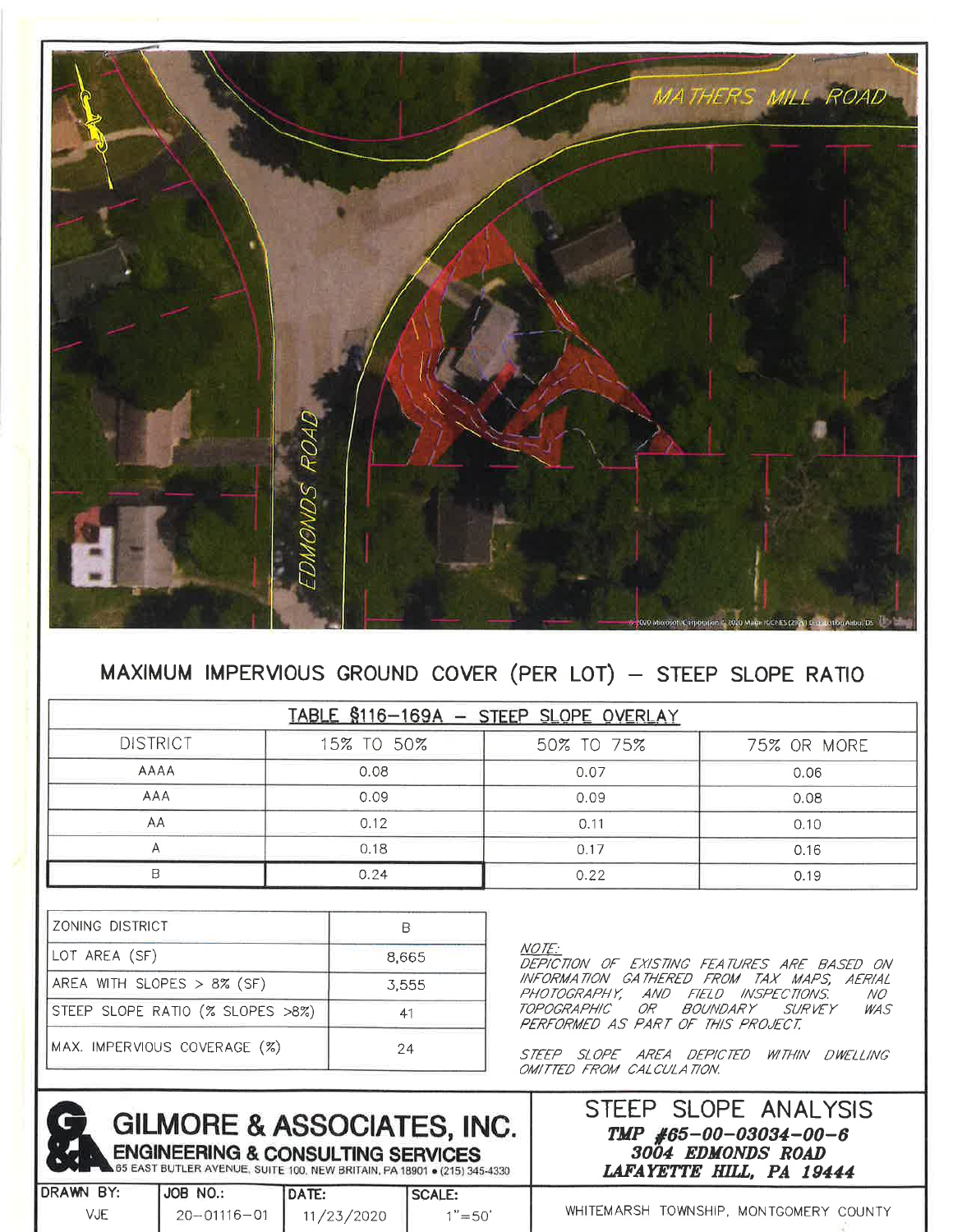